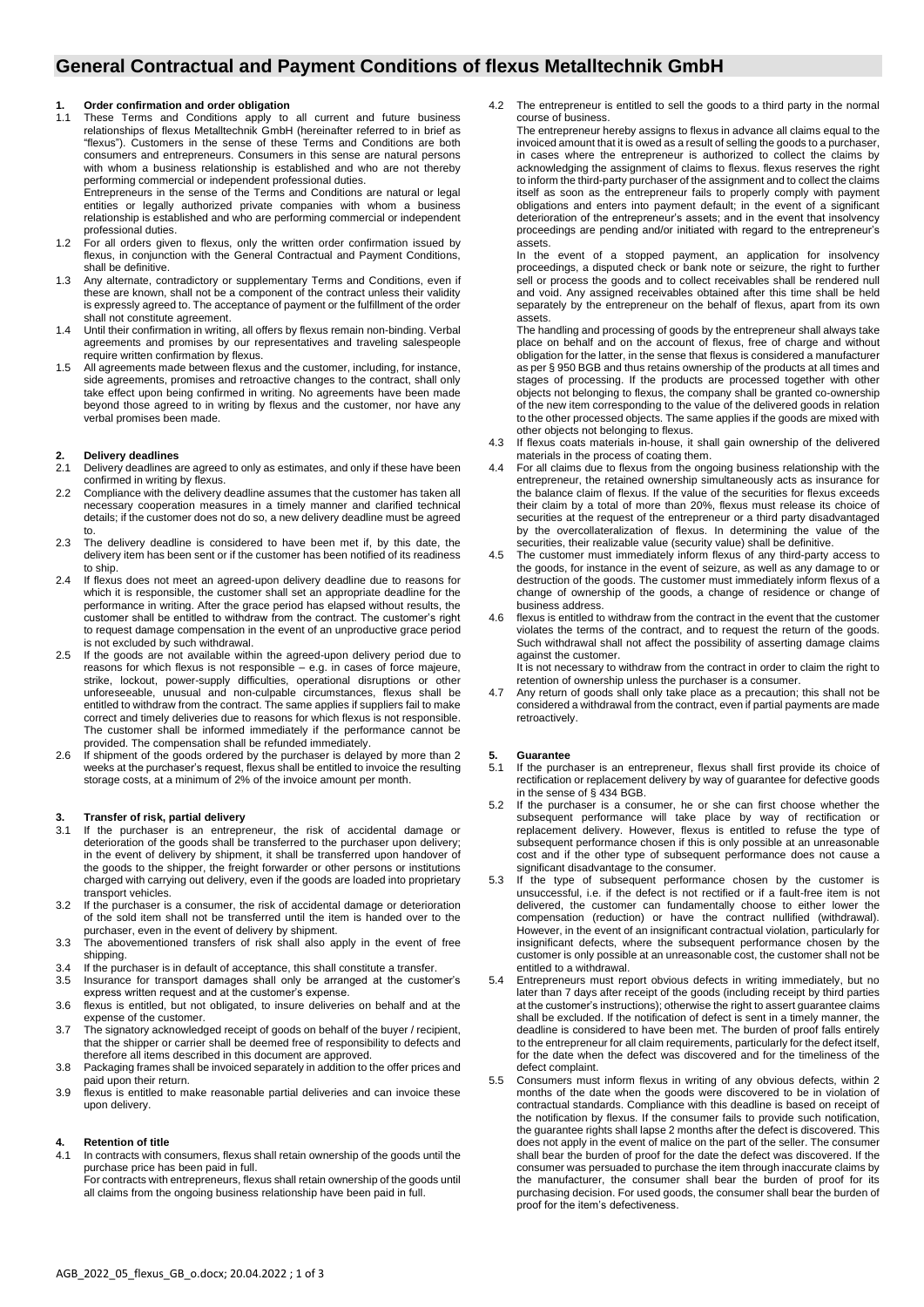# **General Contractual and Payment Conditions of flexus Metalltechnik GmbH**

5.6 If, due to a legal or material defect, the customer chooses to withdraw from the contract, the customer shall not be entitled to any additional damage claims due to the defect.

If the customer chooses to claim damages after an unsuccessful subsequent performance, the goods shall remain with the customer if this is reasonable. The damage compensation shall be limited to the difference between the purchase price and the value of the defective item. This shall not apply if flexus maliciously committed the contractual violation.

- 5.7 Before rectification work is performed, the customer must provide flexus with the goods to be rectified, free of transport charges, at the location where the goods were manufactured by flexus (headquarters or branch).
- 5.8 For entrepreneurs, the guarantee period is 1 year as of the delivery or transfer of the goods. For consumers, the grace period shall be 2 years as of the delivery of the goods. However, this shall not apply if the customer does not notify flexus of the defect in a timely manner corresponding to the notification period given in Points 5.4 and 5.5.
- 5.9 If the purchaser is an entrepreneur, only the manufacturer's product description shall determine the agreed characteristics. Public statements, claims or advertisements by the manufacturer do not constitute contractually guaranteed characteristics of the goods.
- 5.10 In carrying out contract work, flexus shall not be responsible for any defects that are caused by a characteristic of the material.
- 5.11 To the extent that services or partial services were provided for flexus by subcontractors and these services were declared defective by the customer, flexus can fulfill its guarantee by assigning the guarantee claims against the subcontractor to the customer. If the customer's legal claim against the subcontractor for justified guarantee claims is unsuccessful, the customer can assert claims against flexus within the scope of the guarantee provided by these conditions. The guarantee period shall not be affected hereby.
- 5.12 If the customer receives faulty assembly instructions, OHNE shall only be obligated to deliver fault-free assembly instructions, and only if the defect in the assembly instructions prevents proper assembly.
- 5.13 flexus does not provide the customer with warranties in the legal sense. Manufacturer's warranties shall not be affected hereby.

## **6. Coating by flexus:**

The delivered materials shall be coated according to the processing and testing guidelines of the Quality Association for the single-unit coating of building components. The customer can request a copy of these guidelines from flexus or from the Quality Association.

If the coating is defective and the purchaser is an entrepreneur, or if defects appear within the guarantee period, flexus must fulfill the guarantee by providing its choice of either rectification or replacement delivery. If the purchaser is a consumer, the consumer can choose whether the subsequent performance shall take place by way of rectification or replacement delivery. However, flexus is entitled to refuse the type of subsequent performance chosen if this is only possible at an unreasonable cost or if the defect is insignificant, e.g. if it only involves color variations within the permitted tolerances.

If a defect is caused by the material provided by the customer, all guarantees shall be rendered null and void. If a defect in the coating is due to a demonstrable failure by the customer or its purchaser to comply with its obligations to clean the coated material as per Point 7 below, the guarantee for this defect shall be rendered null and void.

The guarantee period shall be 5 years from the customer's acceptance of the coated materials or from a third party's acceptance of the materials at the customer's instructions.

### **7. Cleaning obligation**

The customer must care for and clean the coated material according to the guidelines of the Gütegemeinschaft für die Reinigung von Metallfassaden e.V., Nuremberg [Quality Association for the cleaning of metal façades]. If the customer sells the coated material to a third party, the customer must ensure that the purchaser also promises to comply with this cleaning obligation and, in the event that the cleaning obligation is not fulfilled, to agree with the customer that any guarantee for defects caused by the failure to provide proper cleaning shall be rendered null and void.

# **8. Liability limitations**

In the event of slightly negligent violations of obligation, the liability of flexus shall be limited to the average direct damages that are foreseeable and typical in contracts for this type of goods. This also applies to slightly negligent violations of obligation by legal representatives, managing employees and other agents.

In the event of a slightly negligent violation of insignificant contractual obligations, flexus shall not be liable to entrepreneurs.

- 8.2 The present liability limitations do not apply to the customer's claims arising from product liability. Furthermore, the liability limitations do not apply to attributable damages to body or health, or in the event of the customer's loss of life.
- 8.3 The customer's damage claims due to a defect shall lapse one year after the delivery or transfer of the goods. This shall not apply if flexus can be accused of malice, or in the event of attributable damages to body or health, or in the event of the customer's loss of life.

#### **9. Prices, payments, packaging costs**

9.1 The offer and contract prices are ex works and are considered binding. The gross purchase price includes the applicable value-added tax in each case, to the extent that the value-added tax law for the respective region requires this tax to be calculated.

Delivery/shipping costs are not included in the purchase price. flexus shall assess a flat shipping rate for each delivery/shipment.

- 9.2. If a significant change occurs in wages or material costs after the conclusion of the contract, the price must be adjusted according to these factors.
- As long as no other agreements have been made, the customer must provide payment within within 30 days of the invoice date at the latest. The date the credit is received in the account of flexus shall be considered the payment date.

The customer shall be in default of payment at the latest 30 days after invoicing; in this case, flexus can request payment of all outstanding invoices.

For partial-payment transactions, a delayed installment can render the entire invoiced amount due.

During the delay, the consumer must provide interest on the amount owed at a rate of 5% over the base rate.

Unless a higher interest rate has been contractually agreed, the entrepreneur must provide interest on the amount owed at a rate of 8% over the base rate.

The right to prove and claim higher damages due to default remains reserved.

- 9.5 The purchaser is only entitled to offset payments if its counterclaims are legally established, undisputed or acknowledged; furthermore, the purchaser is only entitled to exercise a right of retention to the extent that its counterclaim is based on the same legal relationship. The same applies in the event of a deterioration of the seller's assets.
- 9.6 It is hereby noted that representatives and traveling salespeople employed by flexus are not authorized to collect claims.
- 9.7 flexus shall take back transport packaging in the sense of the Packaging Act, assuming that the customer returns the packaging to flexus at its own expense and sorts it according to the type of material.
- The packaging cannot be sent back with the shipper working for flexus. 9.8 The purchaser shall not obtain any rights to the tools used in custom-made products by participating in the costs of these tools. After two years from the last delivery, flexus shall be entitled to scrap these tools.
- 9.9 If costs are increased between the order date and the date of delivery that increase the production cost by 3%, flexus shall be entitled to request a correspondingly higher price.
- 9.10 flexus is entitled to assign its claims against the customer to third parties.

### **10. Damage compensation due to a violation of obligations / plea of uncertainty**

10.1 In the event that the customer violates an obligation in the contract, particularly by withdrawing from the concluded contract, or indicates its unwillingness to fulfill the contract, or fails to fulfill its acceptance obligation, flexus shall be entitled to request compensation for the resulting damages; this shall not obligate flexus to fulfill its part of the contract.

In such cases, flexus is entitled to request a flat-rate compensation equal to 25% of the net value of the goods, regardless of its entitlement to prove and claim higher damages, and regardless of the customer's right to prove that the damage is lower.

10.2 If, after conclusion of the contract, it becomes apparent that flexus's claim for payment is threatened by the customer's inability to provide performance, flexus shall be entitled to refuse the service it is to perform until the customer provides payment or a corresponding security.

If, after an appropriate grace period established in writing, the customer fails to provide flexus's choice of either payment or appropriate security, flexus shall be entitled to withdraw from the contract in the event that it is obligated to provide performance in advance.

10.3 The seller is entitled to collect, store, process and use information and data regarding the purchaser and to share such information with third parties to be stored, processed and used, particularly for the purpose of collecting receivables and for outsourced debtor management.

# **11. Offsetting within the Pohl Group**

The customer hereby agrees that flexus is entitled to: a) use claims from companies within the Pohl Group against the customer to offset the customer's claims against flexus; b) settle flexus's claims against the ordering party by offsetting them with the customer's claims against companies in the Pohl Group.

This applies even if cash payments have been agreed on one side and payment by bill of exchange or other services have been agreed on the other side on account of performance. This agreement may apply only to the account balance. The customer also agrees that securities given to flexus or another company in the Pohl Group shall be liable for the claims by all companies within the Pohl Group.

11.2 The companies in the Pohl Group have authorized flexus to offset against their outstanding claims and to use their liabilities to settle flexus's claims.